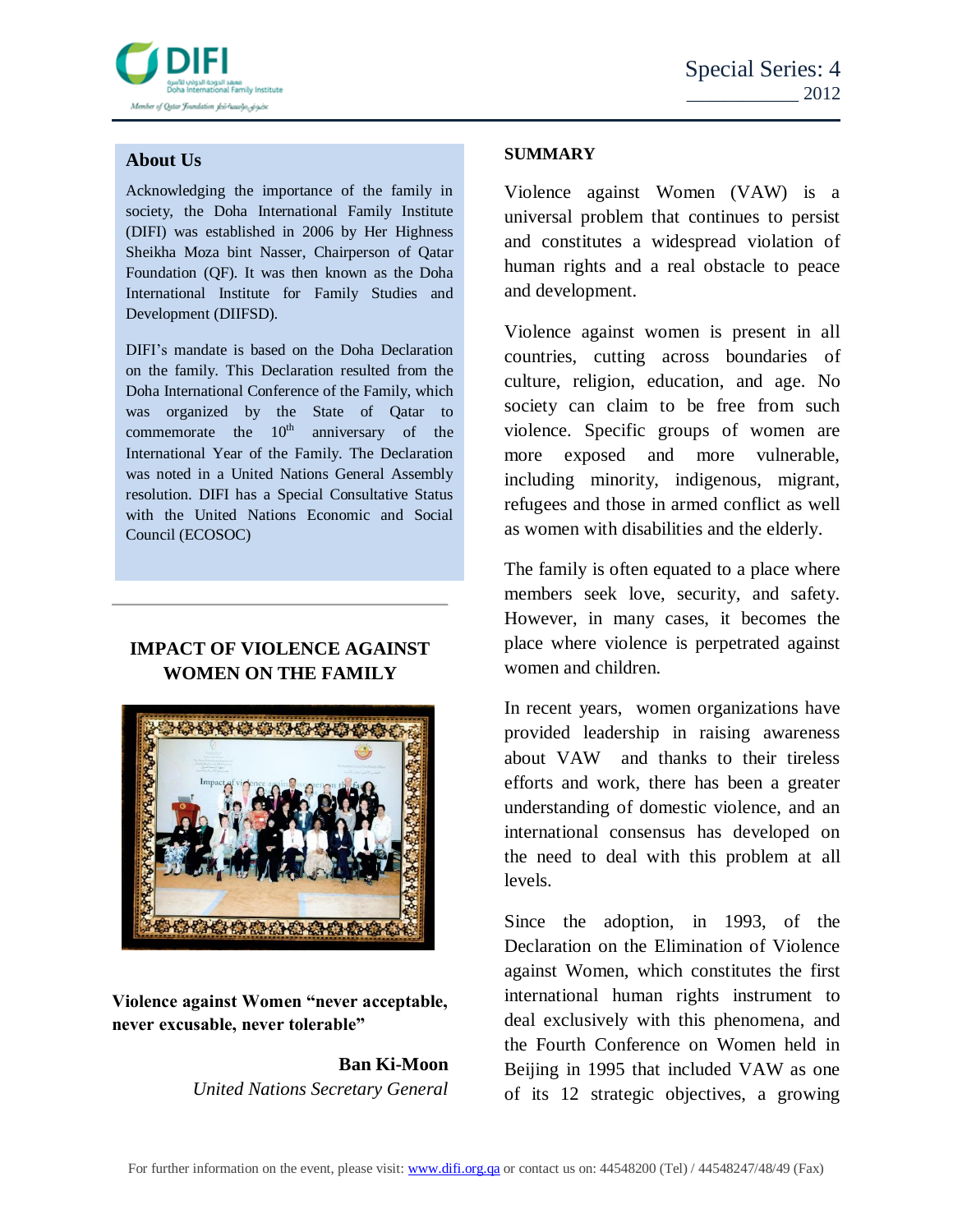

momentum has compelled a better understanding of the causes and consequences of violence against women and seen plenty of positive action taken in many different countries.

A Special Rapporteur on violence against women was appointed by United Nations (UN) in 1994 with a mandate to seek and receive information from governments, organizations, and individuals on VAW and to recommend measures to eliminate such violence.

Violence against women is a complex problem and there is no strategy that will deal with it in all situations. All strategies and policies should be defined within a comprehensive and integrated approach and should take into account partnership with different stakeholders: family, the local community, and society in addition to state and international organizations.

The launch in March 2008 by the UN of a multiyear campaign to end violence against women strengthened political commitments and enhanced efforts at all levels to end violence as well as find specific answers to this issue. At this occasion, the Secretary General of the UN presented an in-depth study on violence against women that included key finding and recommendations.

Guided by the vision of Her Highness Sheikha Moza bint Nasser, Chairperson of Qatar Foundation, and inspired by Her beliefs on better educating and strengthening the family as a basic unit of society, the Doha International Family Institute (DIFI), in collaboration with the Supreme Council

for Family Affairs, contributed to this campaign by organizing in Doha on 19 and 20 November 2008 a colloquium on the impact of violence against women on the family. It the first event, after the launch of the campaign in the Middle East and North Africa region.

During two days, UN representatives, specialized agencies, professors, jurists, experts from Arab and regional organizations and regional and international Non-Governmental Organizations (NGOs):

- Contributed to raise awareness on the nature, extent, and causes of violence against women in the region and worldwide;
- Build collaboration among different stakeholders, including policymakers, researchers international organizations, and civil society, particularly NGOs, in order to exchange information and best practices and provide effective and efficient responses;
- Supported innovative and integrated approach as well as social and legislative actions.

#### **RECOMMENDATIONS**

#### **International Legal Framework**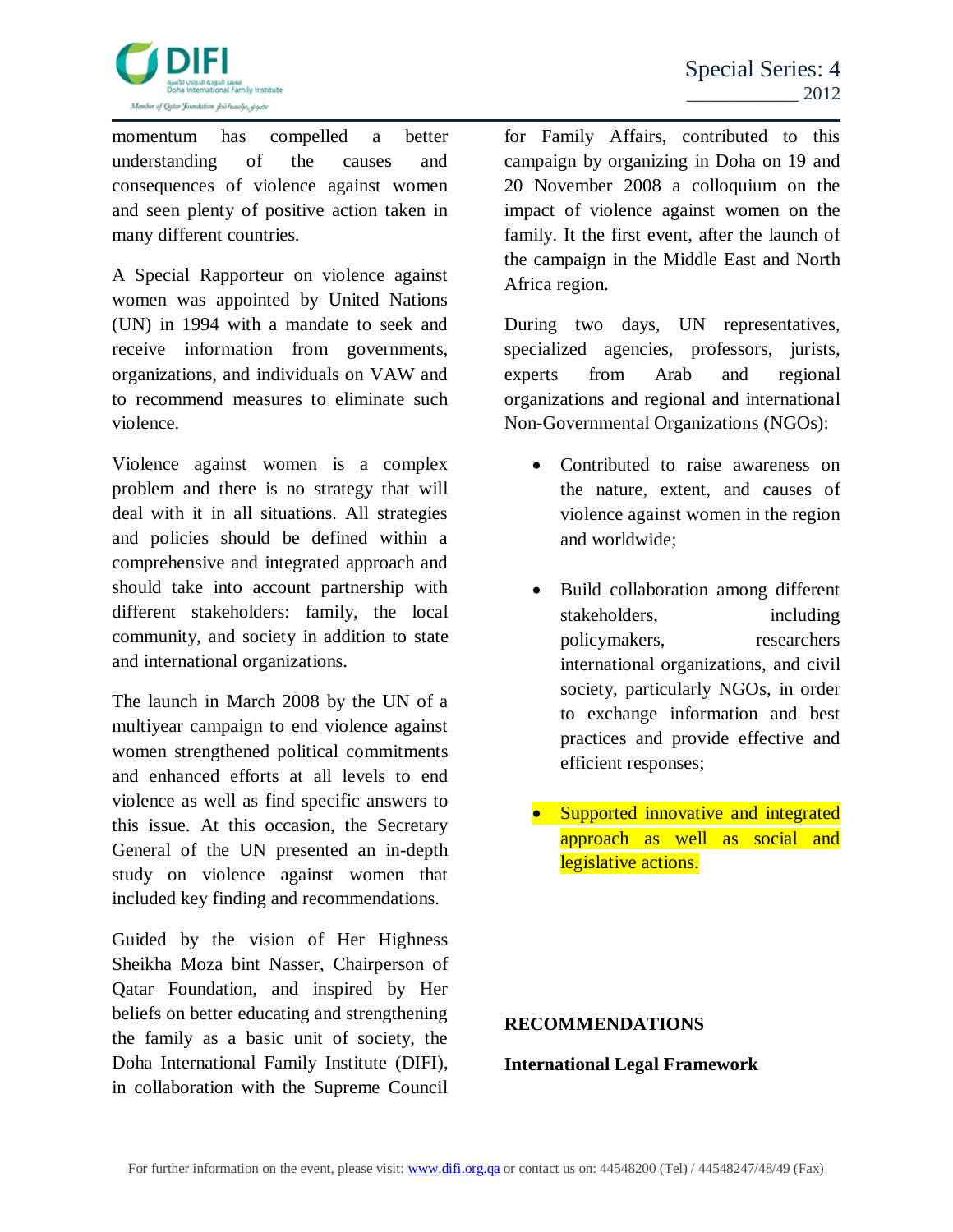

Ratify UN human rights treaties, in particular the Convention on the Elimination of All Forms of Discrimination against Women (CEDAW), the International Convention on the Rights of All Migrant Workers and Members of their Families, and the Convention on the Rights of Persons with Disabilities (CRPD), and the Optional Protocols to CEDAW and CRPD;

Ensure implementation of all human rights treaties, in particular reflecting their provisions in national legislation;

Utilize the reporting process established by human rights treaties to highlight violence against women and children;

Initiate a process of discussion of reservations to human rights treaties, particularly CEDAW;

Ensure implementation of regional human rights **instruments**;

Consider initiating a process to develop an instrument on women's human rights and violence against women to the Arab Charter on Human Rights.

#### **Advocacy**

Launch national campaigns with the participation of women and men to support the Secretary General's campaign on violence against women, including adopting national action plans or strategies to eliminate human rights violations;

Explore the linkage between poverty, economic disempowerment, and violence against women and children.

#### **Law and Policy Reform**

Ensure that legal provisions address all forms of violence against women, including sexual violence, psychological violence, harassment, and harmful cultural and traditional practices;

Review all procedural and evidentiary rules so that they provide a gender-sensitive legal framework;

Ensure that laws, policies, and programs address the special needs of migrant women workers, refugees, displaced and trafficked women, and women with disabilities.

### **Men and Boys**

Emphasize the responsibility of men in the elimination of violence against women;

Raise the awareness of boys in respect to violence.

## **Elimination of Stereotypes and Transformation of Attitudes**

Address all stereotypical ideas and attitudes of the roles of women and men in society, including through education at all levels, modification of curricula, and educational tools and consider the portrayal of women, men, girls, and boys in the media;

Emphasize the positive role that media can play in the elimination of all forms violence against women and children;

Take measures to build the confidence of girls and to ensure that girls are valued;

Underline that HIV/AIDS is a cause and a consequence of violence against women.